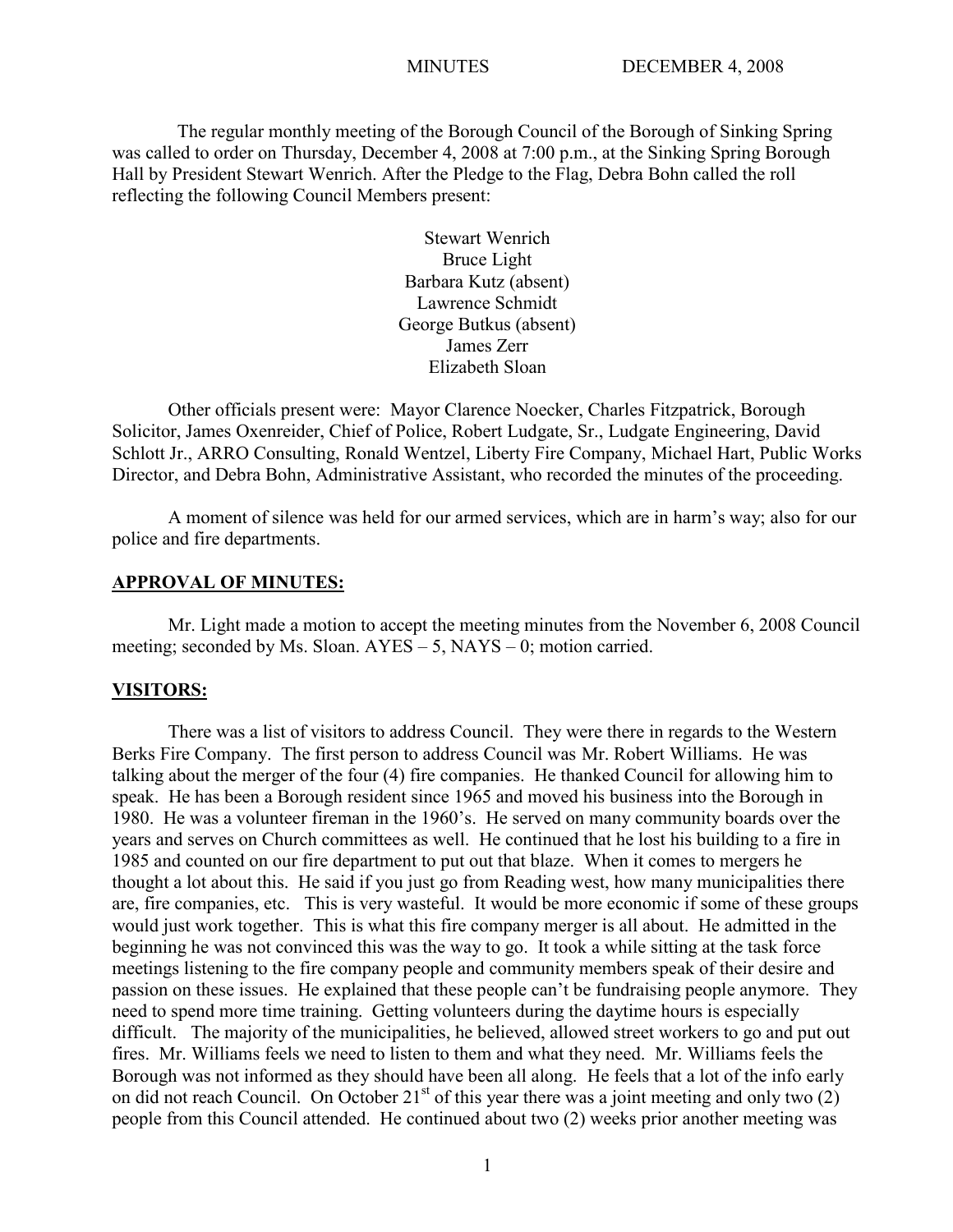### **VISITORS (cont'd):**

held and the budget along with some other items were revamped. Mr. Williams is in favor of this and feels if we don't join in on this we would be making a big mistake. He continued that three (3) of the four (4) municipalities are on board with this already. At this point Sinking Spring is the only one that has not committed as of yet. He continued; please realize that this fire company will be standing alone and in jeopardy of losing more firefighters. He just believes it will become a very difficult task for us. The next visitor was Glen Hostetter. He has been involved with other mergers and he is helping out in this merger as well. He is very proud of this. This group has shown more enthusiasm than any other group he has been involved with. They have come a long way. The firefighters want to make this go. This will save money for the Borough while providing more fire coverage. He was willing to answer any questions. The next visitor was Brian Clements. He explained exactly where the task force was and where he hopes it goes. He feels if anything has gotten this off track was the inclusion of South Heidelberg Township and the Fritztown Fire Company. This appeared to be an emotional issue. He explained to Council why this happened. South Heidelberg Township had been getting a free ride for fire protection. They would donate \$500 or \$1,000 to the fire company. They would give them the 2% State money. Wernersville was paying South Heidelberg's cost of fire fighting. It is one thing if one Borough is subsidizing South Heidelberg. If we bring in Lower Heidelberg, Wernersville, and Wernersville that would mean three (3) municipalities would be subsidizing South Heidelberg's fire protection or someone would have had to make the decision not to supply fire protection to them. Someone needed to approach them for that reason. He understands it is a difficult decision for some but it needed to be done. He said if any municipality is taking a hit it is South Heidelberg Township. They are going from spending nothing to spending \$700,000 a year. Since there are many conversations going between people, the task force has asked the solicitors to be the focal point for all questions/issues. Some of the issues that Mr. Fitzpatrick has, have been brought to the table and have been hopefully answered; some the way he liked some the way he didn't care for. They have gone to the fire chiefs after the meeting with some of the feedback and asked the financial people to get together and try to revamp the budgets. They have done that to a much lower number so hopefully that is acceptable. There has been no bad feelings to have one (1) municipality get more than another. There were some tough times however he feels now things are great. They are all working together. He then thanked Council for their time.

## **COMMUNICATIONS:**

There were no communications.

## **APPROVAL OF THE BILLS:**

Mr. Light made a motion to pay the bills; seconded by Mr. Schmidt.  $AYES - 5$ ,  $NAYS - 0$ ; motion carried.

## **BUDGET ADOPTION:**

Mr. Wenrich stated the following 2009 budgets were tentatively approved at the November  $24<sup>th</sup>$  meeting. They have lain open for the required ten (10) days. Mr. Light made a motion to adopt the General Fund budget; seconded by Mr. Schmidt.  $AYES - 5$ ,  $NAYS - 0$ ; motion carried.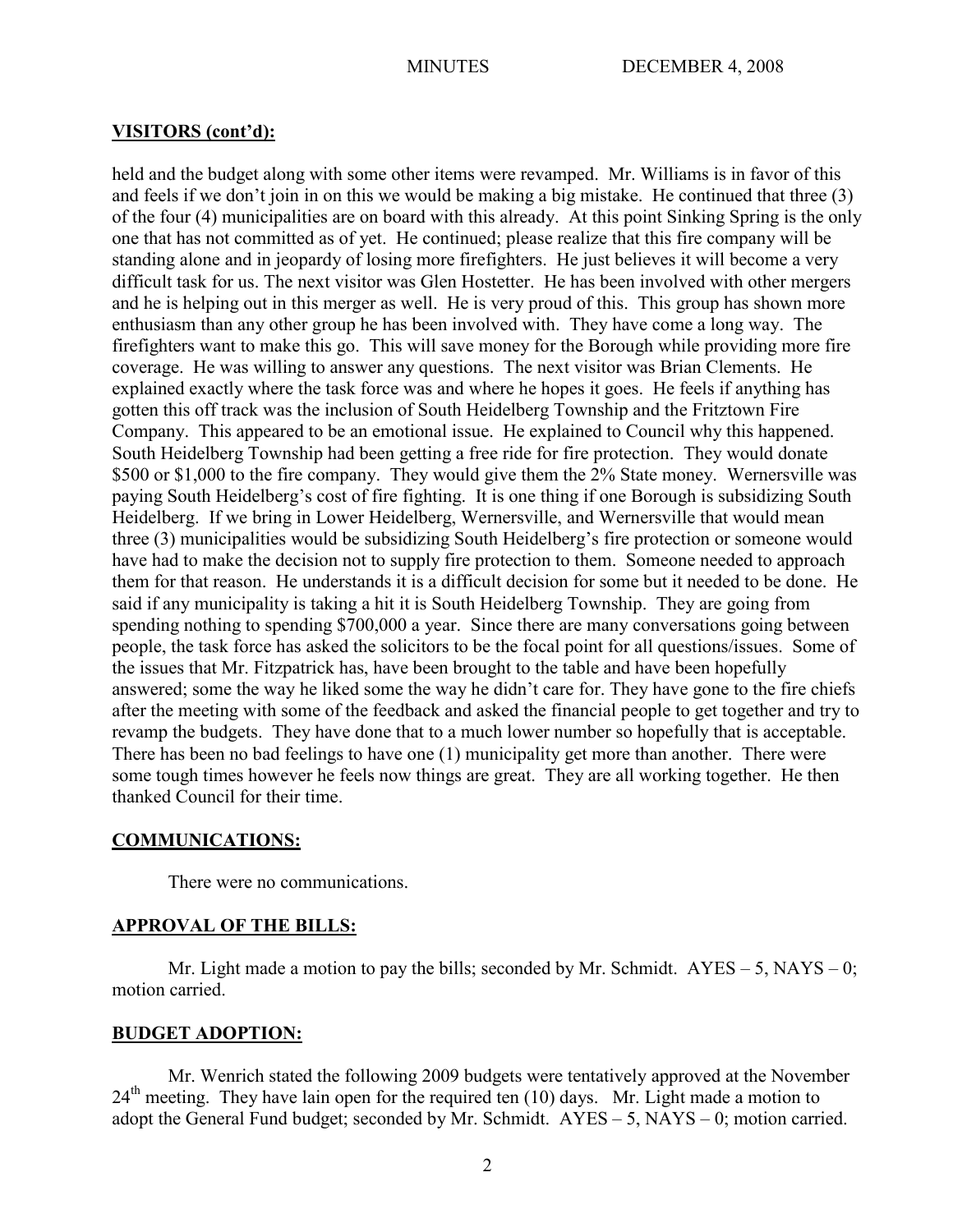# **BUDGET ADOPTION (cont'd):**

Mr. Schmidt made the motion to adopt the sewer budget; seconded by Ms. Sloan.  $AYES - 5$ , NAYS – 0; motion carried. Mr. Schmidt asked Mr. Fitzpatrick if he received any of the answers to the questions he was seeking in regards to the fire department. Mr. Fitzpatrick stated he prepared a list of seven (7) questions that he submitted to the solicitors of the other municipalities as well as Mike Mixell who is the solicitor of the task force. He did receive the answers to all seven (7) questions around 4:30 that afternoon. However, the second question he asked was "concerns exist regarding the initial budget especially the inclusion of four (4) paid drivers from the outset; should consider phasing in the paid drivers. Perhaps two (2) initially with those two (2) floating among the four (4) locations. In addition, there should be focus on cutting costs. The response he received that pencils were sharpened and some cutbacks were made. With regards to 2009, the proposed budget is \$685,152.00. As he understands it, it this will become effective July 1, 2009. With that said the \$685 figure is not accurate as that is an annual amount. So roughly half of that will be there for 2009. Mr. Clements agrees. The 2009 budget does not include two (2) paid drivers. However for 2010 that is where the four (4) paid fire drivers would be paid from (2009 budget). At this point the proposed budget will be \$867,152.00. Mr. Fitzpatrick stated the Borough of Sinking Spring will be responsible for about 20% of that. Mr. Fitzpatrick feels our budget will cover the cost if we only spend what we are suppose to in regards to half the year. A brief discussion ensued. Mr. Schmidt made a motion to adopt the 2009 fire department budget as proposed; seconded by Mr. Light.  $AYES - 5$ ,  $NAYS - 0$ ; motion carried.

## **MILLER ENVIRONMENTAL:**

Mr. Peter Juzyk gave the report for November, 2008. Mr. Juzyk stated he received an infrared thermography inspection report from Reading Electric. He signed a work order to replace the oil heater in the garage with Berks Products. It is on order and when it comes in they will schedule a time to replace it. He received a quote from Reading Electric for replacement of the light pole knocked down by the Crystal Spring driver in October. He forwarded the quote to the insurance company. There was one (1) service call at WAWA for a lateral clog. There was a clog at the trap. He spoke to the manager about it. The average monthly flow was 505,000 gallons, the total monthly flow was 15, 144, 000 gallons, the minimum daily flow was 442, 000 gallons and the maximum flow was 599,000 gallons. Total rainfall was 2.12 inches and there were no violations. The contribution by municipality is Sinking Spring (which contains an unmetered portion of Spring Township) is 67.2%; Lower Heidelberg is 22.9%; and South Heidelberg is 10%. Looking at the influent data BOD and solids are lower than what they had been. So by changing the location of the influent testing has corrected this problem.

Mr. Wenrich stated we were planning to extend the contract with Miller. Being that the plant is now our responsibility, Mr. Fitzpatrick is in possession of their proposed contract. Mr. Fitzpatrick stated he has reviewed amendment number two (2) to the existing contract. From a legal prospective it looks fine to Mr. Fitzpatrick. Mr. Schlott has reviewed and feels it is acceptable as well. Mr. Fitzpatrick stated the Borough's two (2) professionals have reviewed them and are in agreement we should accept it as is. Mr. Schmidt made a motion that we accept the amendment number two (2) to the Miller contract; seconded by Mr. Light.  $AYES - 5$ ,  $NAYS - 0$ ; motion carried.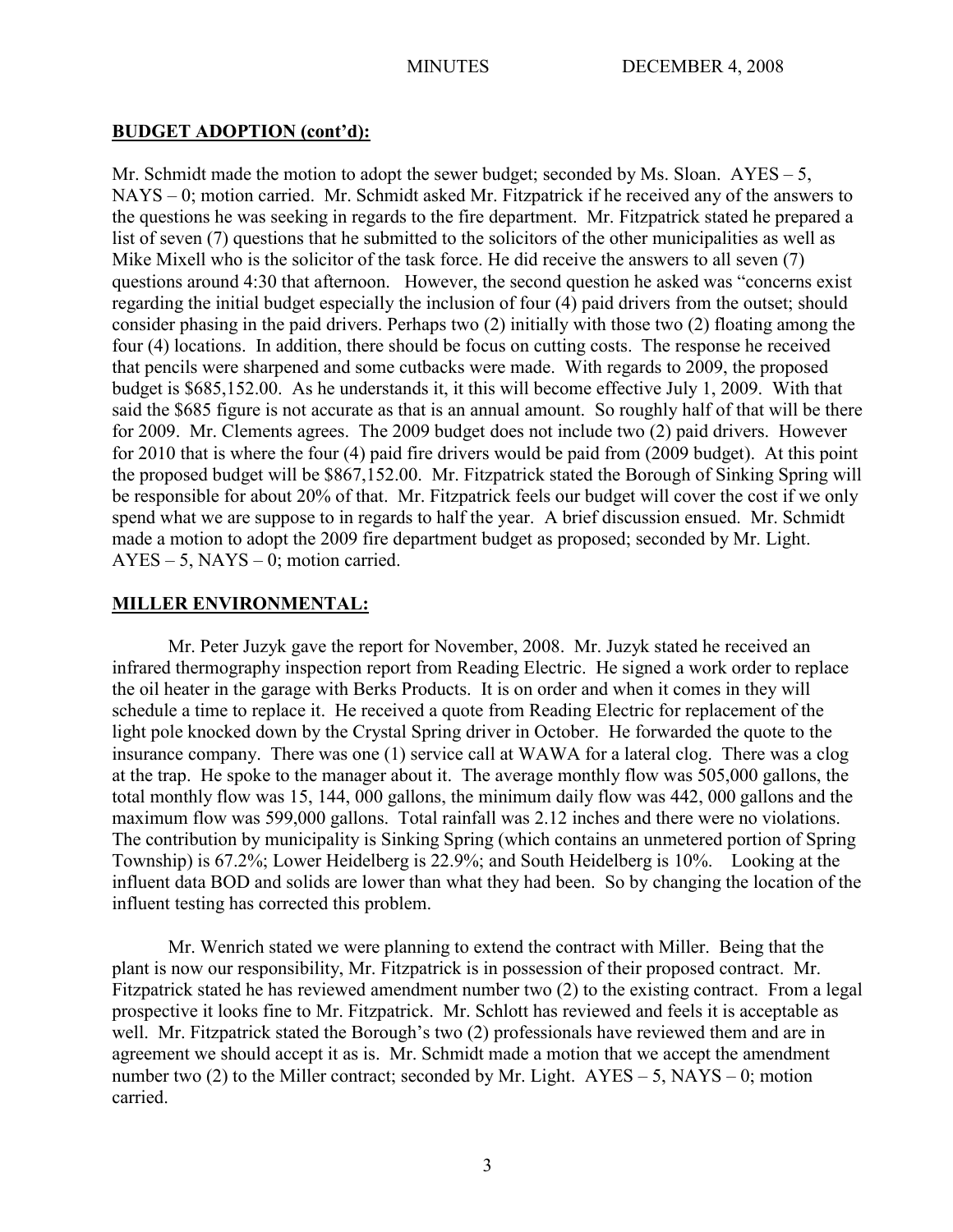#### **WESTERN BERKS TASK FORCE:**

Ms. Sloan requested that Council take a vote on the fire department merger. She was not sure that Mr. Fitzpatrick wanted to go over all seven (7) answers to those questions. Mr. Fitzpatrick stated he was a bit confused. In order to commit to the merger there needs to be an agreement prepared. It must be reviewed by all of the Solicitors. There were not only questions submitted by him, but also my other municipal solicitors as well. He has not seen any agreement. Until that agreement is prepared, he feels there is nothing to vote on. The Borough already has indicated by paying the \$1,500.00 in principal to pursue the merger. At this point, this all we can do. He is not quite sure what other municipalities have done as no agreement has been prepared. Until that is prepared and until we see the responses to the other questions that were raised, he said he could not recommend on voting on something we haven't seen as of yet. Ms. Sloan questioned Mr. Clements on the status of the draft. Mr. Clements stated he believes it is being worked on. He continued when Wernersville and South Heidelberg voted on it, it was a resolution to along with the merger and that they know there is a whole list of tasks that need to be done by July  $1<sup>st</sup>$  to merger. His understanding is that Lower Heidelberg has the same thing which will be adopted at their next meeting. Mr. Fitzpatrick stated he would be happy to look at what they were adopting but he still feels there is nothing for Council to review at this time. Mr. Clements stated there was nothing for the others to review either. Mr. Fitzpatrick stated that is up to their solicitors. He continued how could he recommend what you don't see? There were questions raised that were not answered as of yet. He received an e-mail at 4:30 that day, of answers to some questions, but he does not know the questions the other ones had created. He hasn't seen those answers. Mr. Clements stated basically their solicitors are running with the "ball" that their elected officials want. (Mr. Clements spoke however it was inaudible). Mr. Fitzpatrick stated again, until he sees something in print, he can't recommend Council to act on anything. Ms. Sloan asked what it will take to get this moving along. She continued could they fax over the other resolutions; Mr. Clements could send the resolutions over to him. The first question that was raised was the composition of the Board of Directors. He explained who they would be. After three years, the Board would become nine. His concern is that the municipalities are required to fund this 100%; however if the fire personnel voted to fund something the municipalities would have no control. The municipalities would then have to go to their people and say, even though we had no control over this expense, we shall have to raise your taxes. Mr. Fitzpatrick stated he thought that perhaps a super majority to cover certain issues. The response that he received from Mr. Clements was that they were generally in agreement with that however it would continue to be 13 members. There will be no provision if you would want to pull out of this venture. Another issue is the moving of the equipment from the municipality who purchased it to another locale living that municipality without direct access to it. The answer Mr. Fitzpatrick stated was perhaps another super majority before this occurs. The response was that the merged fire company would need flexibility. This type of recommendation would not work. They would prefer to have the ability to move equipment from one location to another. Mr. Clements explained why this would be difficult. Another issue is the cash. What happens to the cash, would that be used as seed money for the merger? The proposal is whatever cash is available will be given to the new company. It will be seed money. Ms. Sloan stated that we shall be receiving a grant. Mr. Clements stated that was not correct. There is grant money available but someone will need to be hired or get someone to write the grant as this is a very difficult process. Another question is what will happen if and when someone wills money to the local fire company. Is that to be used to satisfy local contribution or is it to be used to reduce the contribution by all of the municipalities? Basically, the response is that it goes to the merged fire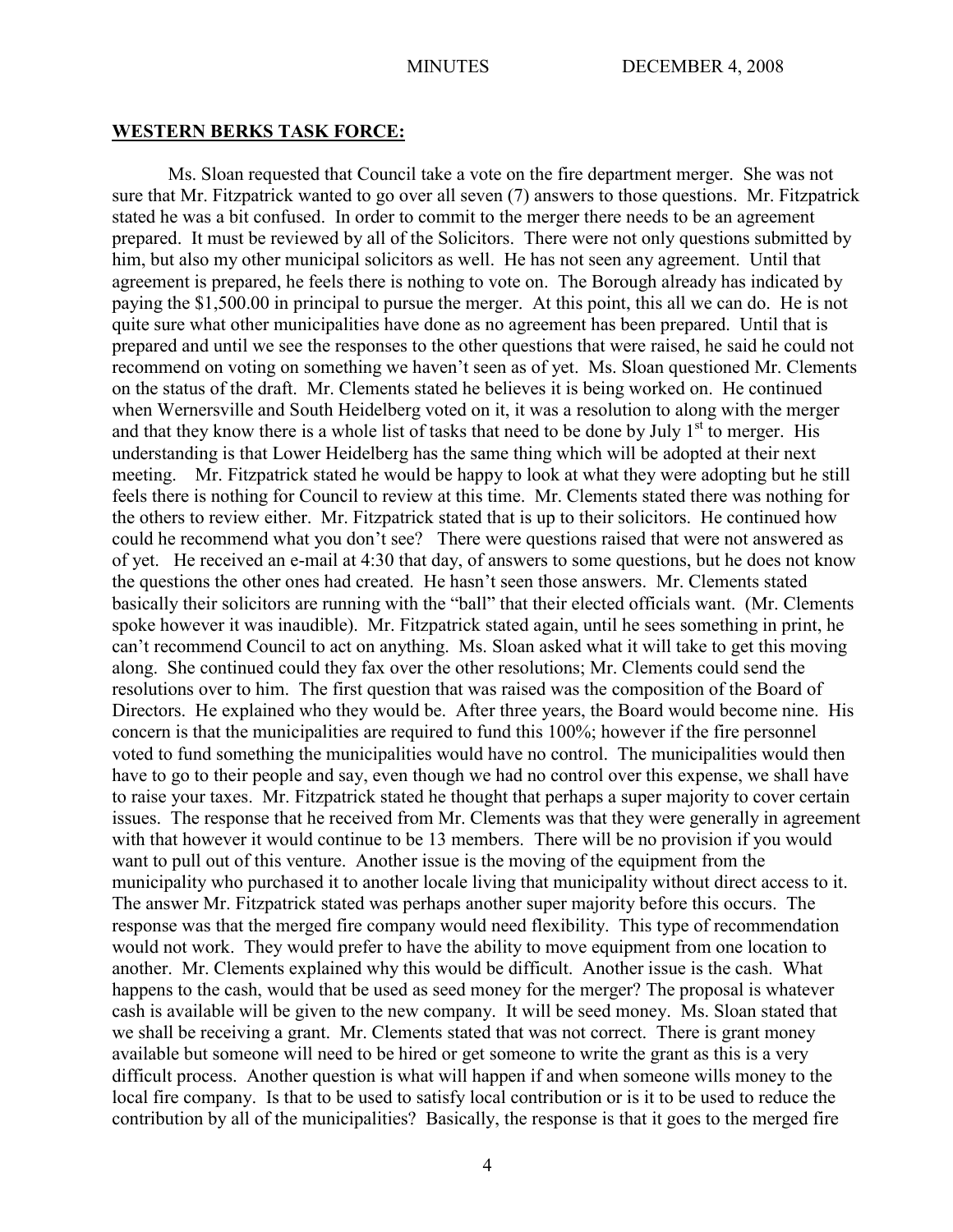## **WESTERN BERKS TASK FORCE (cont'd):**

company and does not go toward anyone's contribution. That is the proposal. The last issue is a grant issue that was discussed. Ms. Sloan stated that we should get copies of the other resolutions and have Mr. Fitzpatrick review it and get back to Council with his feedback. It was stated that Mr. Andy Bellwoar was creating the document/agreement. Mr. Fitzpatrick stated as soon as he receives this he will see that Borough Council gets a copy of it for their review. There will be no delay; however he as a professional really cannot ask Council to vote on something they have not seen. Mr. Clements stated this will be an intermunicipal agreement. (Once again, could not really hear what he was saying due to traffic). Mr. Wenrich questioned if Mr. Fitzpatrick will have a chance to review the document by the end of December meeting. Mr. Fitzpatrick stated that will depend on when he receives it. Mr. Schmidt stated that meeting is strictly a paying of the bills meeting and not a huge meeting where something like this should be discussed. A discussion ensued as to when the next meeting will be held. It was decided that we could vote on this at our next regular Council meeting. Mr. Greg Dietrich stated at Lower Heidelberg's last meeting, they in principal said they were going to do it, so they had Mr. Bellwoar draw up an agreement that they would sign on the 15<sup>th</sup>. Currently, they are meeting with Mr. Bellwoar, so Mr. Dietrich stated he will contact them (the Supervisors) and have them have Mr. Bellwoar contact Mr. Fitzpatrick and get that agreement over to him as soon as possible. It is a resolution to go forward with the task force. Mr. Marvin Coldren questioned if anyone looked into the additional monies it will cost the residents for insurance by moving the equipment out of the Borough. Mr. Fitzpatrick stated that no one has said the equipment is being moved out of the Borough. Mr. Ron Wentzel stated the hang up of this Borough is the ladder truck and the reality is that the truck fits nowhere else but in our firehouse so it can't even be moved. Mr. Coldren again asked if anyone looked into the cost of the homeowner's insurance. Mr. Fitzpatrick stated the answer no. Someone from the audience stated they had talked to someone in the insurance office and they said it will not hurt your rates at all. It is strengthening the volunteer fire company. Both Mr. Wenrich and Mr. Coldren would like to see that in writing. Mr. Coldren stated his insurance is based on being a certain distance from a firehouse. Mr. Fitzpatrick disagreed; he believed it was based on being a certain distance from a fire hydrant. Mr. Coldren stated the response time for fire equipment as well. He continued the fire hydrant does you no good unless there is something there to use it. Mr. Wentzel said it is based on water supply not a fire department. Mr. Coldren stated yes, but also a fire station as well. Someone else stated with a paid firefighter on staff you are sure to get the trucks out and not have to wait for a volunteer to show up and get the truck out.

## **REVITALIZATION PROJECT:**

Mr. James Pachuilo addressed Council. The PCTI application for \$5 million dollars was completed and submitted for the first phase. The deadline is December 15<sup>th</sup> however we have submitted the application. We should not here a response until after that date however they are optimistic about this grant as we were told we are "a poster child for smart transportation." The Berks County Redevelopment Authority's director, Mr. Kenneth Pick, has volunteered to begin working with the Borough's Planning Commission on a redevelopment plan for downtown Sinking Spring. The plan will be essential. The plan will complete the vision of Sinking Spring. Sam Loth has been working hard with the DCED in fine tuning the LUPTAP grant as well. That should be going in shortly. They feel optimistic on this as well. This grant will be a stepping stone to other grants. On December 10<sup>th</sup>, Mr. Bernie Campbell will be meeting with Wilson School District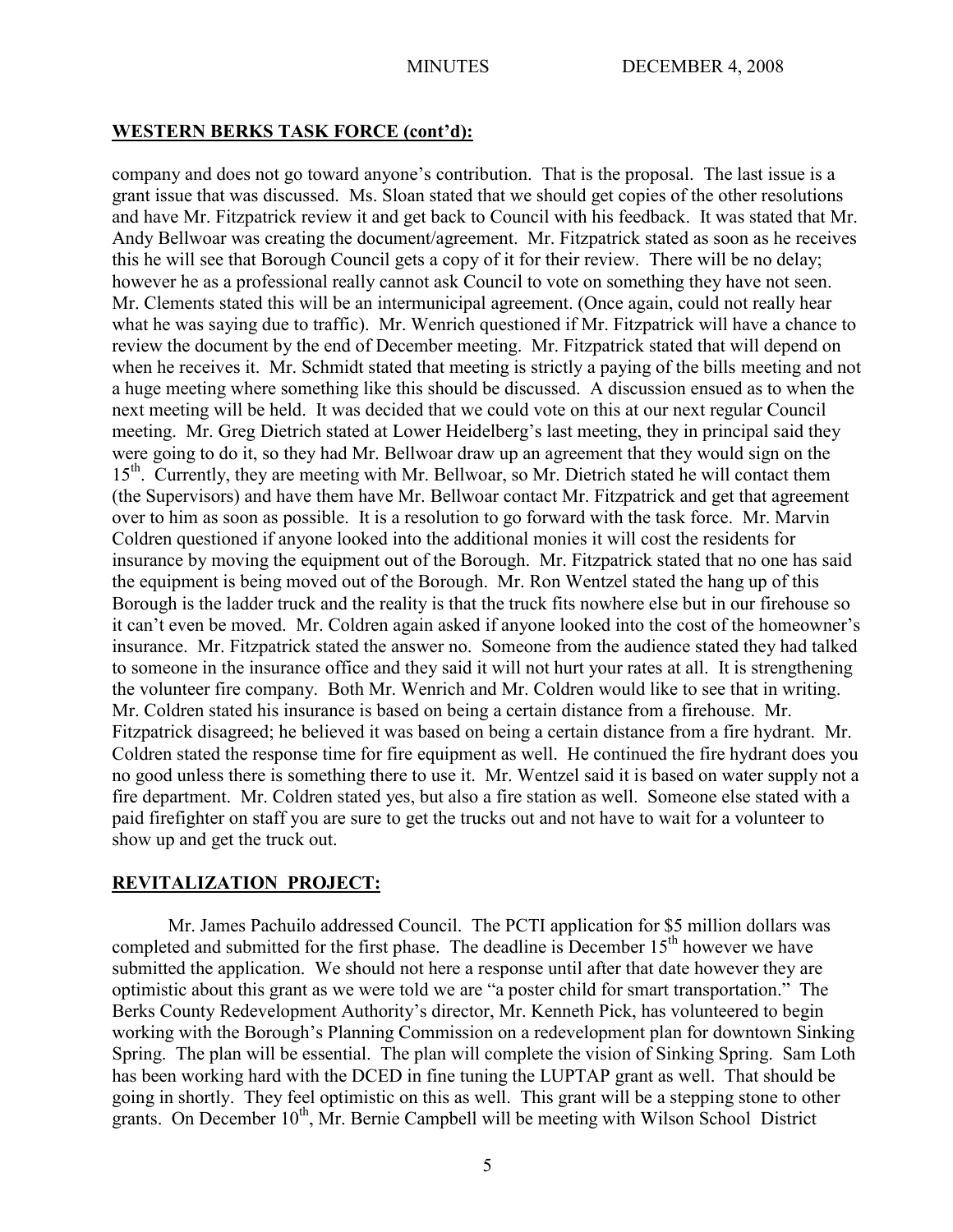# **REVITALIZATION PROJECT (cont'd):**

officials regarding the project as well. The Official map has been recorded. The committee has chosen the alternate retail street plan as their first choice when planning begins. Business surveys are underway. The surveys stated that smaller businesses are in favor of the project however they are not well informed about the project. Other committees are trying to change this. The Design committee is working with streetscape planning with Mr. Peter Eisenbrown. The Promotional team had the event at the fire company a few weeks prior. It was a Vera Bradley Bingo and it was a huge success. He stated there would be more events forthcoming. He wished everyone a happy and safe Holiday.

# **REPORTS OF DEPARTMENTS AND COMMITTEES:**

# **POLICE CHIEF – JAMES OXENREIDER:**

Chief Oxenreider stated there was a request for a handicap parking space at 4046 Penn Avenue. They feel it is warranted. Mr. Schmidt made a motion to grant the request for a handicap parking space at 4046 Penn Avenue; seconded by Ms. Sloan. AYES – 5, NAYS – 0; motion carried.

# **TAX COLLECTOR:**

Mr. Schmidt spoke on behalf of the tax collector. He apologized for overstepping his bounds. Everyone received notice of a request for a change in the tax collectors compensation. The tax collector's rates can only be changed every four (4) years. It must be done the year that position is up for election. Any changes in compensation must be done prior to the  $15<sup>th</sup>$  of February. A letter was submitted and everyone received a copy of it. He continued it is a small increase. The tax collector now does the billing for commercial trash and the local service tax. Compensation was never given on these items as they were just established as part of the tax collector's responsibility within the last four (4) years. He would like everyone to review it and they can discuss it at the January meeting. He again stated this is not for the current tax collector; it will be for the new tax collector beginning in 2010. It must be done before the election.

# **LIBRARY/RATES 2009 – ELIZABETH SLOAN:**

Ms. Sloan stated that the Library has lost two (2) employees. Ms. Sloan stated there is a young man who currently works at West Lawn Library who is also willing to work for us. He will be starting after the New Year. Ms. Sloan made a motion to hire a new employee, Jonathan Duffy to start training; seconded by Mr. Light.  $AYES - 5$ ,  $NAYS - 0$ ; motion carried. The second item was that Mrs. Westbrook had done a study a year or two (2) ago on wages. She stated that Mrs. Westbrook found the going rates are in the area of \$10 to \$12 per hour; however we are still at \$8 per hour. She realizes we can't be raising wages without a millage increase but she is asking Council to perhaps go from \$8 to \$9 per hour. That would allow us to hang on to the people we already have. Ms. Sloan made a motion to increase the rates from \$8 to \$9 per hour; seconded by Mr. Schmidt. Mr. Schmidt questioned that he thought Mrs. Westbrook wanted to hire at \$8.50 per hour not \$9. Ms. Sloan stated they discussed \$9 at the meeting. A discussion ensued at the Library Board meeting. Mrs. Westbrook brought up about a .25 per hour raise however Ms. Sloan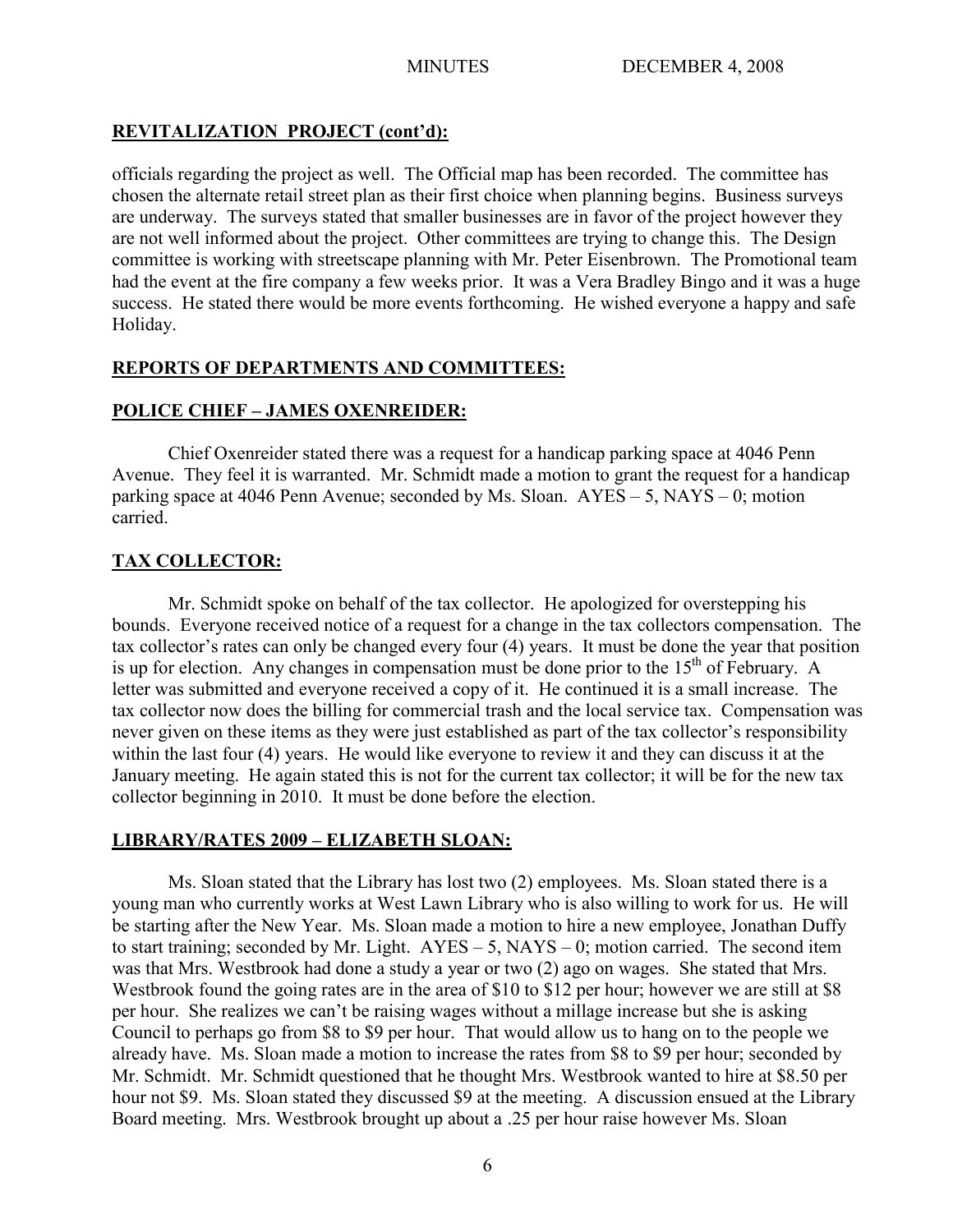# **LIBRARY/ RATES 2009 – ELIZABETH SLOAN (cont'd):**

questioned her if \$9 would help her hang on to her employees. Mrs. Westbrook felt it would. This is a starting rate. Ms. Sloan told her she felt that a .50 raise was too much but they might be able to talk about .25. She wanted to get a starting range that would be competitive. Mr. Zerr stated he had the pay rate schedule. The rate on the schedule was \$8.50 not \$9.00. Mr. Zerr feels we should stay at the \$8.50 and maybe look at this at a later time. Mr. Zerr stated if Ms. Sloan re-tracks her motion, he will make the motion for the pay rates for 2009. Mr. Fitzpatrick stated we have a motion on the floor, it is either withdrawn or it must be voted on. Mr. Fitzpatrick continued that Mr. Zerr or Mr. Schmidt will not be able to make the motion nor vote on it as both have relatives working for the Borough. Ms. Sloan stated let's vote on it. Mr. Wenrich asked for a roll call vote.  $AYES - 2$ (Mr. Light, Ms. Sloan), NAYS – 3 (Mr. Schmidt, Mr. Wenrich, Mr. Zerr); motion did not carry. Mr. Schmidt stated do we need to reintroduce this as \$8.50. Mr. Fitzpatrick stated if the \$8.50 is part of the Borough pay scale we can do it when we do the vote for the entire Borough wages. Ms. Sloan made a motion to adopt the wages that appear on the report for all Borough employees of Sinking Spring; seconded by Mr. Light.  $AYES - 3$ ,  $NAYS - 0$ ,  $ABSTAIN - 2$  (Mr. Schmidt and Mr. Zerr); motion carried.

# **BRUCE LIGHT:**

Mr. Light thanked the street crew, the office staff, and the Rec Board for the outstanding job they did the night before for our Borough open house. A lot of time and effort goes into that event. Mr. Wenrich sent out a special thank you to the fire department for bringing Santa to the event.

# **ADMINISTRATION AND FINANCE – JAMES ZERR:**

Mr. Zerr reminded Council that at last month's meeting we received a letter from Frank and Kathleen Politzer from Winding Brook Drive in regards to their sprinkler system. Mr. Zerr spoke to Mr. Politzer and he did prove that the system did fail on two (2) occasions. We have had similar situations in the past. He has spoken to both Mr. Butkus and Mr. Schmidt. It is there recommendation that we absolve half the bill and forego the penalty. Mr. Zerr stated it would be about \$150.00. Mr. Zerr made the motion to absolve half the bill and waive the penalty fee; seconded by Mr. Schmidt.  $AYES - 5$ ,  $NAYS - 0$ ; motion carried.

# **SEWER ENGINEER – DAVID SCHLOTT, JR.:**

Mr. Schlott stated that they received correspondence from the Delaware River Basin Commission regarding the upgrade and minor expansion project. It will be on their docket for the December 10<sup>th</sup> meeting as far as approving the permits.

# **JAMES ZERR:**

Mr. Zerr stated that the Police Chief's contract is up for review. He believes we should start the process as soon as possible. It expires December  $31<sup>st</sup>$ . Mr. Wenrich questioned Mr. Zerr if he would serve on the committee to which he stated he would. He then asked Mr. Schmidt. Mr. Schmidt declined as he is tied up with some other issues at the present time. Mr. Wenrich stated he will be involved with this issue. The Mayor will be involved also. There was discussion on whom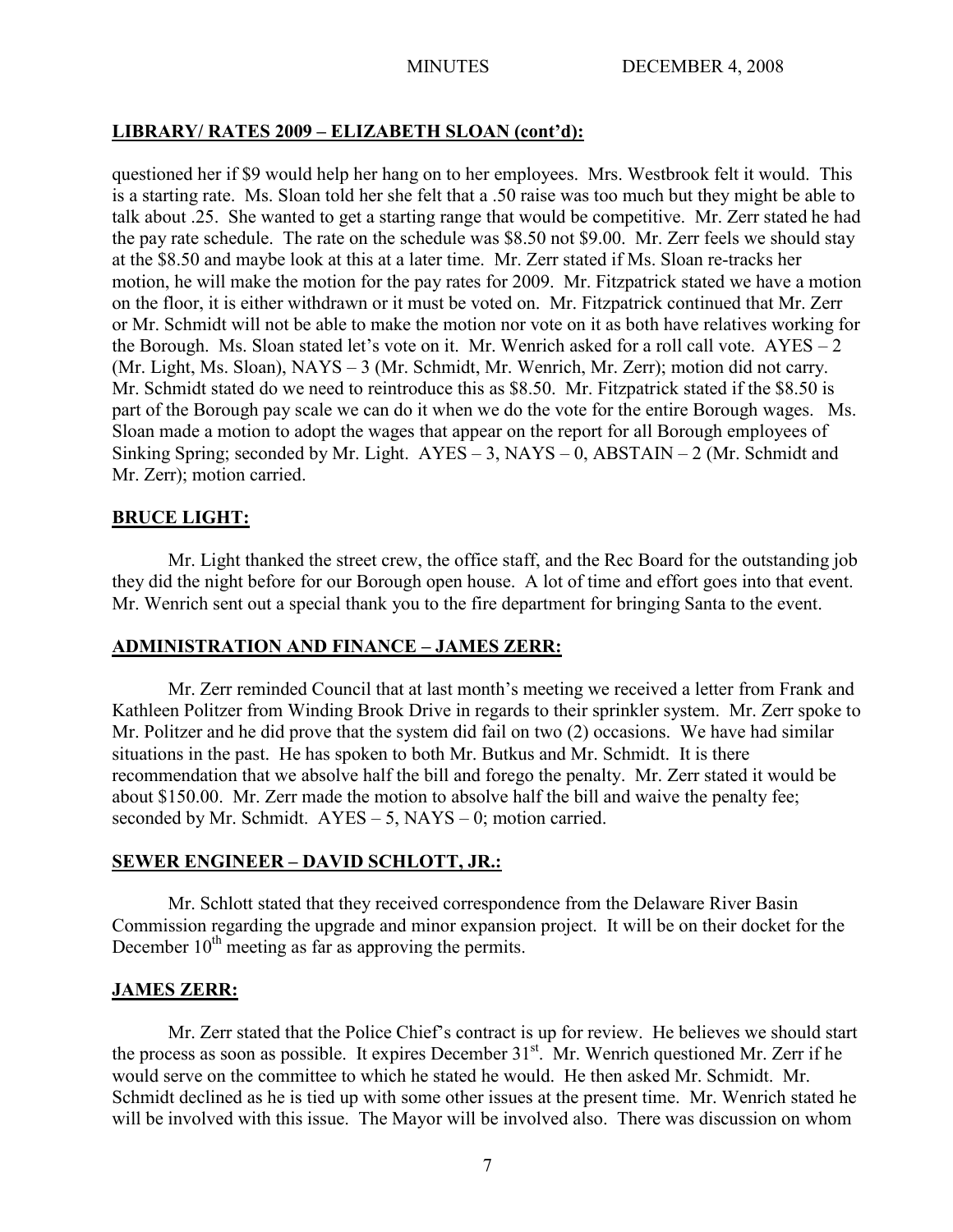### **JAMES ZERR (cont'd):**

the third person would be. It was decided Mr. Light will be the third and Ms. Sloan will be the alternate. Mr. Zerr requested the Chief have his information in their bins by the  $15<sup>th</sup>$  of December so they can review it and then sit down and have a meeting with him. He can do that.

## **UNFINISHED BUSINESS:**

The first item was the Alcon land acquisition. Mr. Fitzpatrick stated we had an advertised public auction on November 25<sup>th</sup> here at the Borough Hall. The only bidder was Alcon Research Limited. They bid \$5,000.00 for the land that is adjacent to their property. This piece of land is subject to the right of way of Pennsylvania Power and Light to put a transmission line through it. It is subject to the Borough for the right to access for emergency vehicles. It is also subject to the restriction of no home, swimming pool or any other dwelling can be built on it. Council in an executive session came up with the minimum bid of \$5,000. It is his recommendation that the agreement be executed. Mr. Zerr made the motion to execute the agreement; seconded by Mr. Schmidt. Ms. Sloan stated if there was a stipulation put on that the Borough will maintain access for safety apparatus and fire trucks. Mr. Wenrich along with Mr. Fitzpatrick stated he did just say that.  $AYES - 5$ ,  $NAYS - 0$ ; motion carried.

The next item was the tabled escrow releases for Brookfield Manor. Mr. Ludgate stated a punch list was created a few months ago for the Brookfield Manor area. Some work has been done but the majority of the work has not been completed. New major repairs seem likely for storm sewers. Top course paving has not been done and most likely will not be done as it is getting too cold. At this point in time, they cannot recommend the release of any escrow funds. The cost of repairs and other improvements will likely exceed the amount that is currently in the escrow. The issue will continue to be tabled. There is more work that needs to be done then they have in surety at this point in time. Mr. Fitzpatrick stated we met with them on site and he gave us a schedule and it has not been met. We are in contact with them.

January meeting will be on January 5, 2009. The  $5<sup>th</sup>$  is a Monday however we are not in a reorganizing year. It was decided the meeting will be Thursday, January  $8<sup>th</sup>$  at 7:00 p.m. Mr. Schmidt stated that Mrs. Shade might have advertised the  $5<sup>th</sup>$  date already. Ms. Sloan stated we should check with Mrs. Shade and have her send us an e-mail giving us the date. This will be left up to Mrs. Shade.

On December 30, 2008 we will have our final Council meeting of the year. This will be to pay the remaining bills. It will be a brief meeting.

Santa's visit will be Saturday, December  $20<sup>th</sup>$ ; the north side of the Borough at 10:00 a.m. and the south side after that or 12:00 p.m.

Mr. Fitzpatrick stated a complaint was received by the office from a business in the Borough. There apparently is blocking of the crossing of Columbia Avenue when Norfolk Southern is making deliveries to other businesses in the Borough. They must switch cars. The response is that we should write a letter to Norfolk Southern and ask them (since we don't control their schedules and deliveries) to try to do this in non peak hours so the impact to the Borough traffic